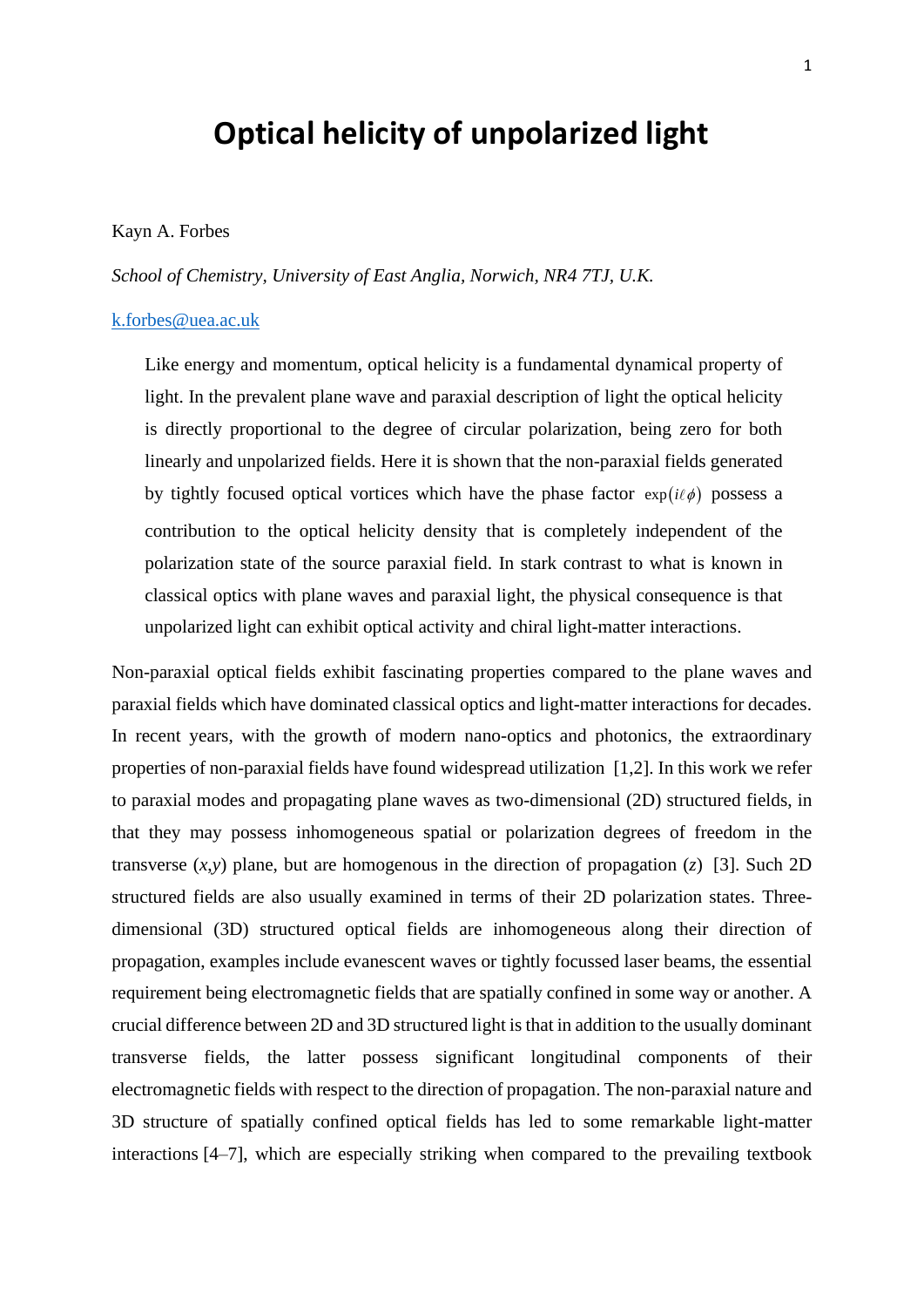description of light-matter interactions in terms of propagating plane waves. Because all three spatial components of the field vector generally play a role in non-paraxial light, the theory of polarization has been extended to the 3D case [8–10]. While generic 2D polarization is described by four Stokes parameters, 3D polarization is characterized by nine polarization parameters. Crucially, a totally unpolarized 2D field is at least half-polarized in the 3D sense [11,12], and for tightly focused unpolarized paraxial beams it has been demonstrated that the focused field produces rings of light which are locally fully polarized in a 3D sense [13,14].

One of the extraordinary properties of non-paraxial optical fields is that they possess a transverse spin momentum, orthogonal to the main direction of propagation [15–18]. Eismann, et al. [12] have recently proven both theoretically and experimentally that this transverse spin momentum is largely independent of 2D polarization, and remarkably survives in 3D fields generated from a 2D unpolarized optical source. This is in sharp contrast to longitudinal spin which is directly related to 2D polarization. Subsequently, Chen et al. [19] extended the theory to account for the electric field component of the spin for focused random light of arbitrary degree of polarization. Related to spin angular momentum is the optical helicity, and in fact both are correlated to one another by a continuity equation [20–23]. However, both contribute to experimentally distinct observables, with spin producing mechanical spinning motions of probe particles [15–17] while optical helicity is proportional to the optical chirality for monochromatic fields and is responsible for optical activity and chiral light-matter interactions [24–31]. In the plane wave case, it is well known that optical helicity is proportional to the degree of 2D circular polarization: it is zero for 2D linearly polarized or 2D unpolarized optical fields and takes on its maximum value for 2D circular polarization. Here we show that 3D structured light beams generated from a 2D source which possesses the azimuthal phase factor  $exp(i\ell\phi)$ , commonly referred to as optical vortices or twisted light [32], acquire a non-zero contribution to the optical helicity density that is fully independent of the 2D polarization state, being generated even by a 2D unpolarized optical vortex light source. The striking physical consequence of this is that light generated from totally unpolarized paraxial light can exhibit optical activity.

Optical helicity  $\mathcal H$  in the Coulomb gauge is defined as [20,22,28]

$$
\mathcal{H} = \int d^3 r \frac{\varepsilon_0 c}{2} \Big( A^{\perp} \cdot B - C^{\perp} \cdot E \Big), \tag{1}
$$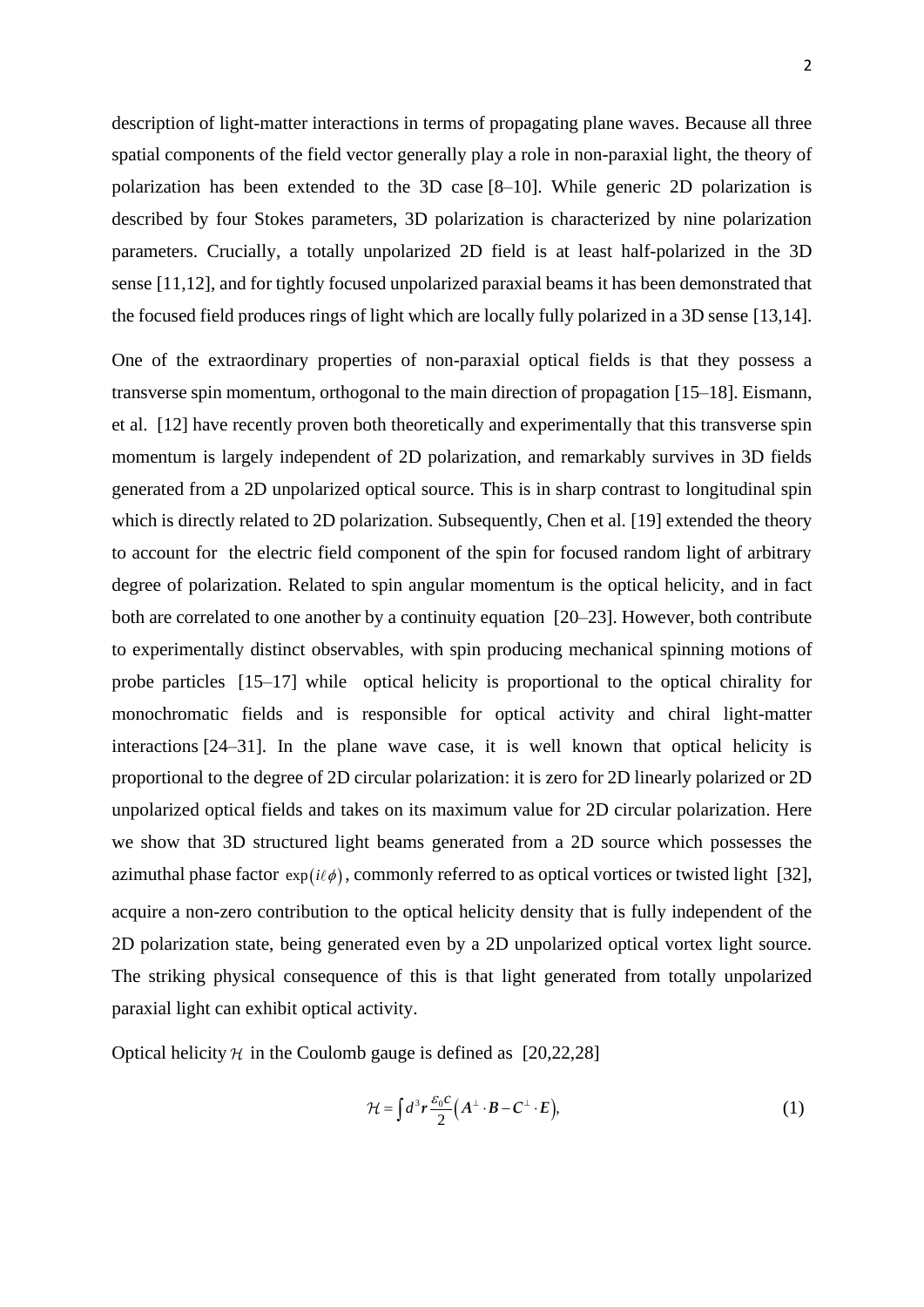where  $A^{\perp} C^{\perp}$  are the vector potentials and  $E$  **B** the electric and magnetic field, respectively. The vector potentials and electromagnetic fields are related to one another as [20,22]  $E = -\nabla \times C^{\perp} = -\dot{A}^{\perp}$  and  $B = \nabla \times A^{\perp} = -\dot{C}^{\perp}$ . The total helicity  $\mathcal{H}$  (1) is both gauge and Lorentz invariant, however the integrand, which represents the optical helicity density *h* , is not Lorentz invariant. Lorentz invariance is sacrificed to make *h* gauge invariant, important for calculating experimentally determinable physical quantities in optics [23]. Noting that for monochromatic fields [22]  $i\omega A^{\perp} = E$  and  $i\omega C^{\perp} = B$ , the cycle-averaged helicity density  $\bar{h}$  for classical fields is [22]

$$
\bar{h} = -\frac{\varepsilon_0 c}{2\omega} \operatorname{Im} \left( E^* \cdot B \right). \tag{2}
$$

Clearly both expressions (1)-(2) are conserved quantities of the field, i.e.  $\dot{\mathcal{H}}, h, \bar{h} = 0$ . For 2D structured light, propagating plane waves, and even evanescent waves the optical helicity is directly proportional to the degree of circular polarization  $\bar{h} \propto \sigma$ , where  $\sigma = \pm 1$  for circularly polarized light and is zero for both linearly and unpolarized light [4].

In this work we are mainly interested in calculating  $\bar{h}$  for 3D structured Laguerre-Gaussian (LG) modes generated from a 2D unpolarized source. The simplest way to calculate this is to average the conserved quantity over two orthogonal 2D polarization states on the Poincaré sphere. We therefore choose to average over two electric fields, one linearly polarized in the *x*  direction and the other in the *y* direction (with the corresponding magnetic fields polarized in the *y* and *-x* directions, respectively).

The electric field for a 2D-*x* polarized monochromatic 3D LG mode in the first post-paraxial approximation is [33,34]

$$
E_{\text{LG}} = E_0 \left\{ \hat{x} + \hat{z} \frac{i}{k} \left( \gamma \cos \phi - \frac{i\ell}{r} \sin \phi \right) \right\} u_{\ell, p}^{\text{LG}} \left( r, \phi, z \right), \tag{3}
$$

where  $E_0$  is the field amplitude,  $\gamma = \left\{ \frac{|v|}{r} - \frac{2r}{w^2(z)} + \frac{ikt}{R(z)} - \frac{4r}{w^2(z)} \right\}$  $\frac{2r}{\sqrt{\frac{2(z)}{c}}} + \frac{ikr}{R(z)} - \frac{4r}{w^2(z)} \frac{L_{p-1}^{|\ell|+1}}{I^{|\ell|}}$ *p*  $\frac{r}{r}$  *ikr*  $\frac{4r}{r}$  $\gamma = \left\{ \frac{|v|}{r} - \frac{2r}{w^2(z)} + \frac{ikr}{R(z)} - \frac{4r}{w^2(z)} \frac{L_p}{L} \right\}$  $=\left\{\frac{|ell|}{r} - \frac{2r}{w^2(z)} + \frac{ikr}{R(z)} - \frac{4r}{w^2(z)} \frac{L_{p-1}^{|l|+1}}{L_p^{|l|}}\right\}$ , an , and  $u_{\ell,p}^{\text{LG}}(r,\phi,z)$  is [35,36]

$$
u_{\ell,p}^{\text{LG}}(r,\phi,z) \sqrt{\frac{2p!}{\pi w_0^2 (p+|\ell|!)}} \frac{w_0}{w(z)} \left(\frac{\sqrt{2}r}{w(z)}\right)^{|\ell|} L_p^{|l|} \left[\frac{2r^2}{w^2(z)}\right] \exp(-r^2/w^2(z))
$$
  
\n
$$
\exp i\left(kz+\ell\phi-\omega t+kr^2/2R(z)-(2p+|\ell|+1)\xi(z)\right),\tag{4}
$$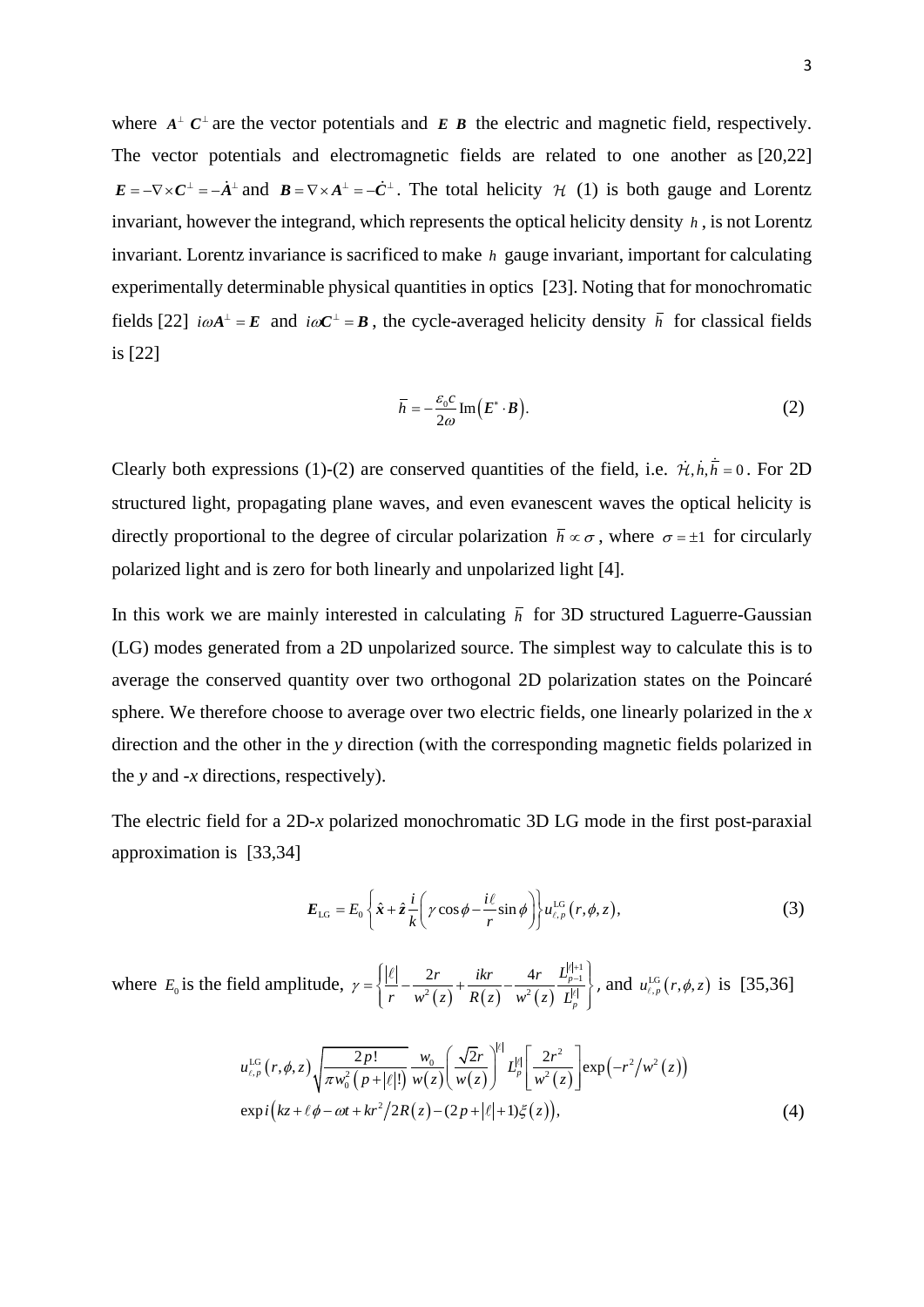$\in \mathbb{Z}$  is the pseudoscalar topological charge; p is the radial index, all other quantities have their usual meanings. The  $\hat{x}$  dependent term in (3) is the transverse field component and taken alone represents a 2D structured and polarized LG mode; the  $\hat{z}$  dependent term is the longitudinal field, responsible for 3D structure. The magnitude of the longitudinal component is proportional to  $\lambda/w_0$ , i.e. the ratio of the input wavelength to the beam waist, becoming larger the more tightly focused the field is. The corresponding magnetic field is given by

$$
\boldsymbol{B}_{\text{LG}} = B_0 \left\{ \hat{\boldsymbol{y}} + \hat{\boldsymbol{z}} \frac{i}{k} \left( \gamma \sin \phi + \frac{i\ell}{r} \cos \phi \right) \right\} u_{\ell, p}^{\text{LG}} \left( \boldsymbol{r}, \phi, z \right). \tag{5}
$$

Inserting (3) and (5) into (2) gives the optical helicity density as

$$
\bar{h}^x = -\text{Re}\frac{I(r,z)}{c\omega}\frac{\ell}{k^2r}\gamma,\tag{6}
$$

where  $I(r, z) = \frac{c \varepsilon_0}{2} E_0^2 |u_{\ell, p}^{\text{LG}}|^2$  $I(r, z) = \frac{c\epsilon_0}{r^2} E_0^2 |u_{\ell,n}^{IG}|^2$  is the input beam intensity. It is crucial to realize that this optical helicity density stems purely from the longitudinal field components and so is not exhibited by 2D structured light. It is proportional to  $\ell$ , and so is unique to 3D structured beams that possess an azimuthal phase  $\exp(i\ell\phi)$ . Optical helicity of a 2D structured field comes purely from the degree of 2D circular polarization of the transverse fields.

For the orthogonally polarized beam the electric and magnetic fields are

$$
E_{\text{LG}} = E_0 \left\{ \hat{y} + \hat{z} \frac{i}{k} \left( \gamma \sin \phi + \frac{i\ell}{r} \cos \phi \right) \right\} u_{\ell, \rho}^{\text{LG}} \left( r, \phi, z \right), \tag{7}
$$

$$
\boldsymbol{B}_{\text{LG}} = B_0 \left\{ -\hat{\boldsymbol{x}} - \hat{z} \frac{i}{k} \left( \gamma \cos \phi - \frac{i\ell}{r} \sin \phi \right) \right\} u_{\ell, p}^{\text{LG}} \left( r, \phi, z \right). \tag{8}
$$

Inserting  $(7)$  and  $(8)$  into  $(2)$  gives

$$
\bar{h}^{\gamma} = -\text{Re}\frac{I(r,z)}{c\omega}\frac{\ell}{k^2r}\gamma,\tag{9}
$$

and for unpolarized (*n*) light the optical helicity density  $\bar{h}$ <sup>n</sup> is therefore

$$
\overline{h}^n = \frac{\overline{h}^x + \overline{h}^y}{2} = \overline{h}^x.
$$
 (10)

This optical helicity density is fully independent of the 2D polarization of the transverse field. For example, taking a paraxial 2D structured vortex and tightly focusing it to create a 3D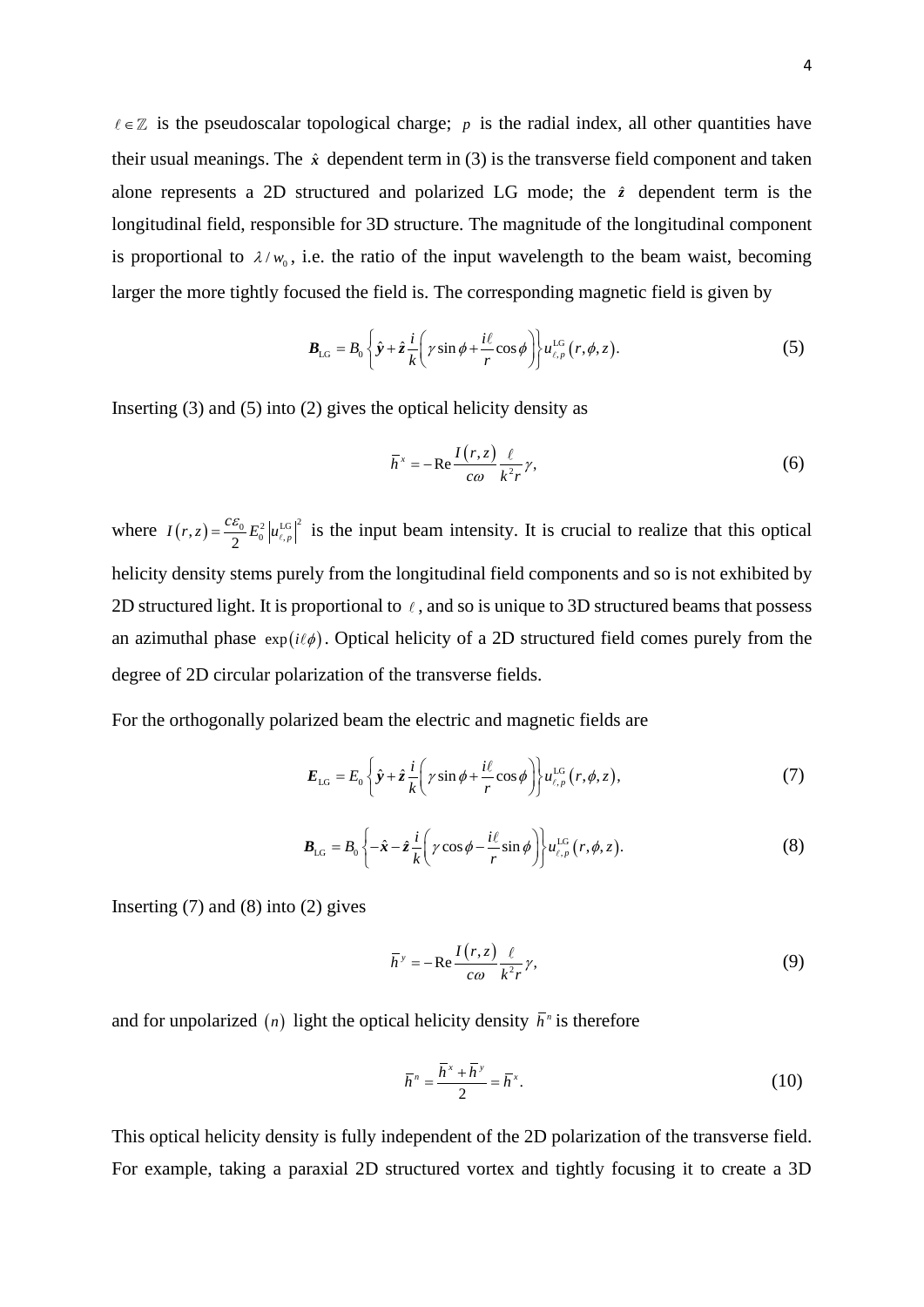structure, the ensuing optical helicity density contribution (10) generated is completely independent of the 2D polarization state of the input paraxial structured mode. The 2D polarization independent optical helicity density (10) is plotted in Figure 1 at  $w_0$ . The focal plane is concentrated upon because helicity in the far field is purely a measure of 2D circular polarization [37]. For cases where  $p=0$  we produce two distinct rings of helicity density with different signs, and in the case of  $|\ell|=1$  we produce an on-axis helicity density. The magnitude of the optical helicity density in the outer ring is smaller than the inner ring and of the opposite sign. Small probe chiral particles and nanostructures in the focal region will experience differential light-matter interactions depending on their position in the transverse plane and their handedness. For example, comparison of Figure 1a and 1b shows that a chiral particle of a given handedness positioned in the centre of the focal spot of a tightly focused 2D unpolarized LG ( $|\ell|=1, p=0$ ) beam will absorb or scatter the  $\ell=1$  at a different rate to the  $\ell=-1$  source beam. The case of  $p=0$  has been concentrated on in Figure 1 because of the fact this is the radial index predominantly implemented in experiments involving LG beams. However, (10) is general and applies to any mode  $(\ell, p)$ . Increasing p has two effects: firstly,  $(2p+2)$  rings of helicity density are produced in general and secondly, we increase the relative magnitude of the longitudinal fields responsible for the 2D-polarization independent helicity density because increasing *p* leads to larger transverse field gradients and thus larger longitudinal field components.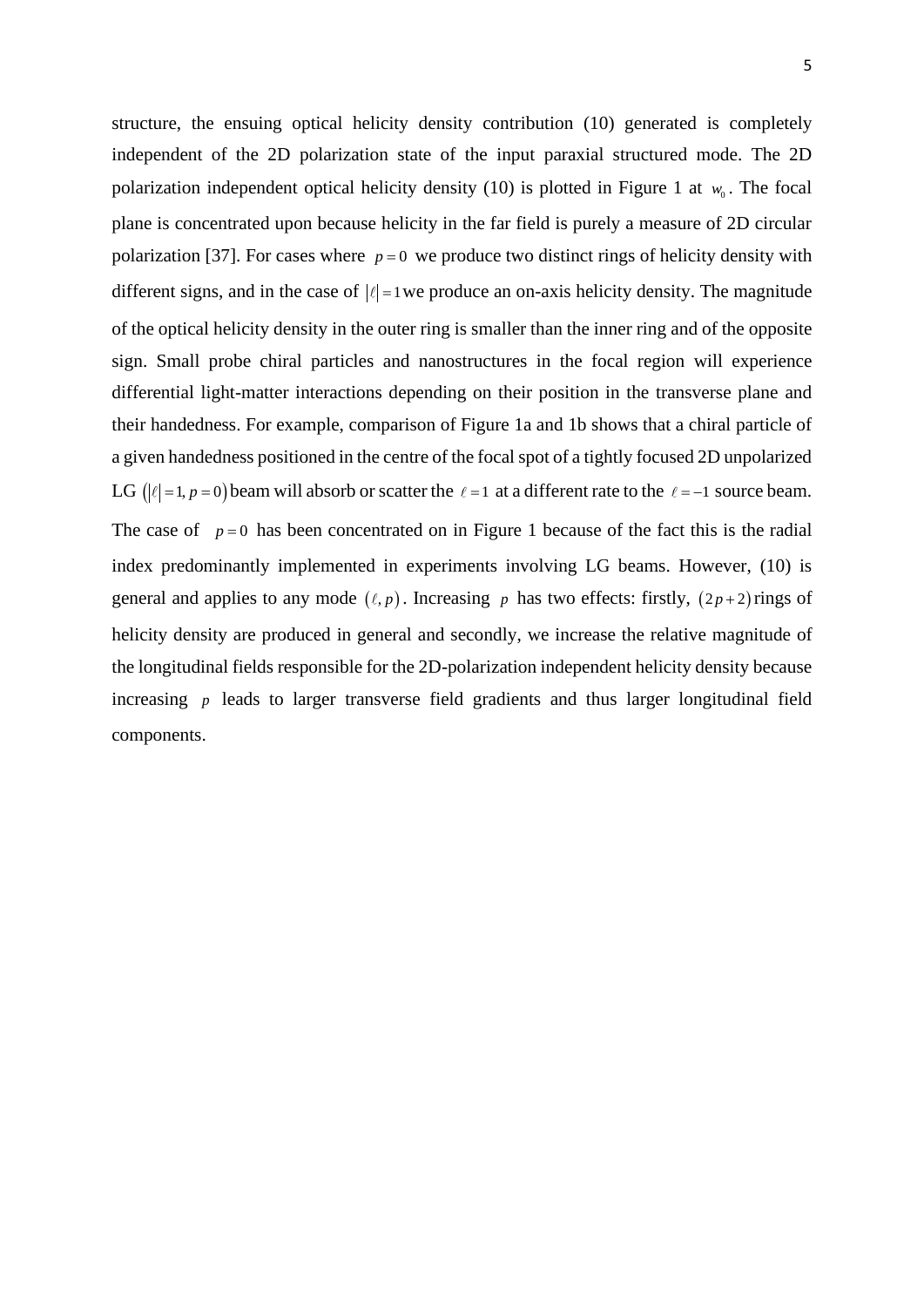

**Figure 1**: normalized 2D polarization independent optical helicity density (10) at  $w_0(z=0)$ .  $p = 0$  in (a)-(d).

It is important to note that this 2D polarization independent contribution to the optical helicity density we are concerned with does not contribute to the integrated value of optical helicity:

$$
\mathcal{H} = \int \overline{h} d^2 r = 0. \tag{11}
$$

Its experimental observation therefore requires particles smaller than the transverse dimension of the focal field.

It must be emphasized that this 2D polarization independent contribution to the optical helicity density is proportional to  $\ell$  and so linearly/randomly polarized Gaussian or Hermite-Gaussian beams, for example, do not possess it regardless of whether they are 2D or 3D structured. The input 2D beam must possess the phase factor  $exp(i\ell\phi)$ , so Bessel beams, for example, would also display this 2D polarization independent optical helicity density contribution. The reason for this is that the origin of the longitudinal fields of 3D modes which generate this 2D polarization independent optical helicity density are in the gradients of the transverse fields,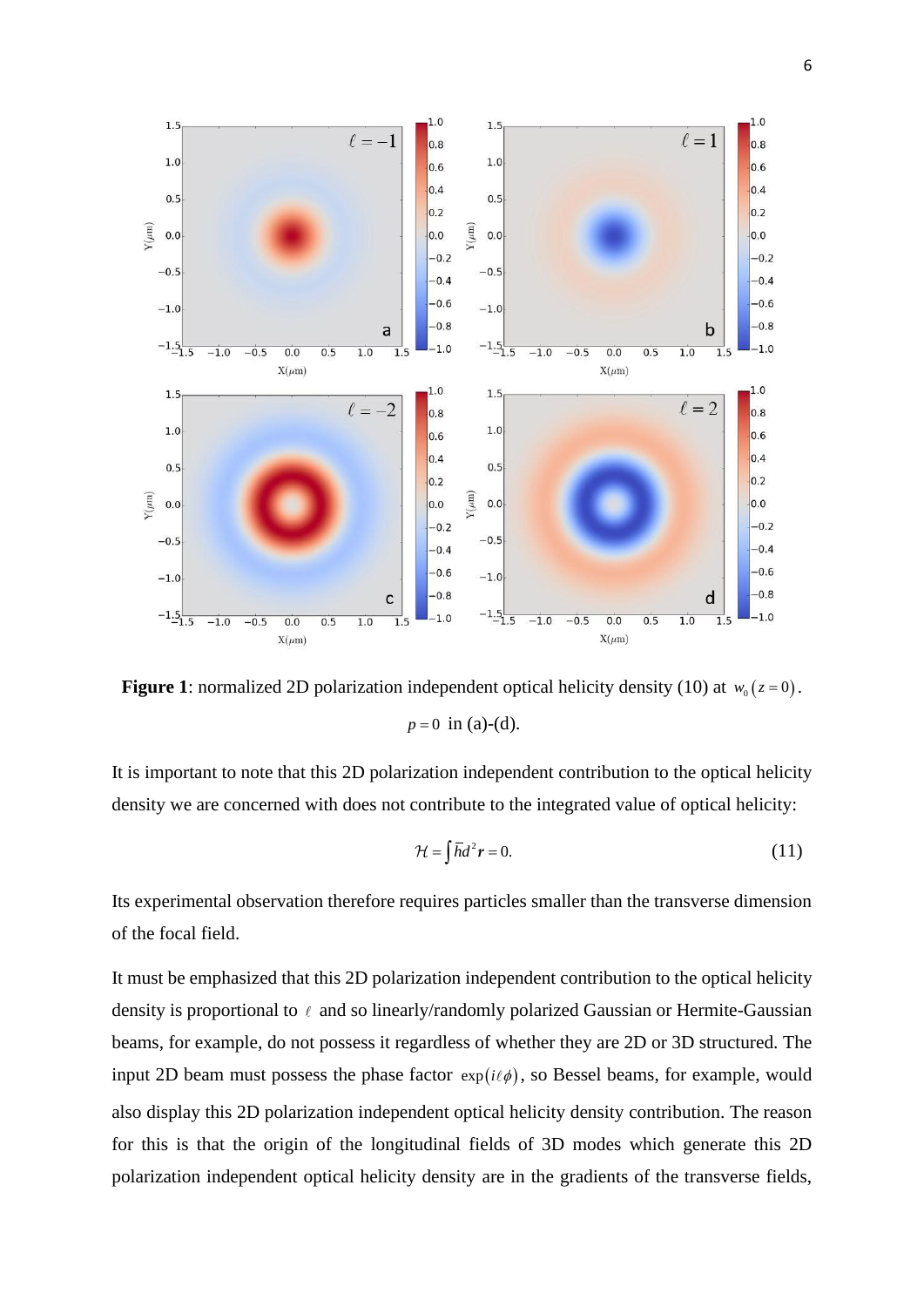i.e.  $\propto \partial_r + \partial_\phi$ , and it is the azimuthal gradient which provides the unique  $\ell$ -dependent longitudinal component.

Our result for a 2D unpolarized 3D LG beam can be derived via an alternative method. The optical helicity density generated for a 3D field generated from a 2D circularly polarized paraxial LG mode is [34]

$$
\bar{h}^{\sigma} = \frac{I(r,z)}{c\omega} \left( \sigma + \frac{1}{2k^2} \left[ \sigma (\text{Re}\,\gamma)^2 - \frac{2\ell}{r} \text{Re}\,\gamma + \frac{\ell^2 \sigma}{r^2} \right] \right),\tag{12}
$$

where  $\sigma = \pm 1$ , the positive sign corresponding to a left-handed input and the negative sign righthanded. Adding the optical helicity densities calculated for the orthogonal polarizations  $\sigma = 1$ and  $\sigma = -1$  together and averaging the result gives the 2D unpolarized result:

$$
\overline{h}^n = \frac{\overline{h}^{|\sigma|} + \overline{h}^{-|\sigma|}}{2} = -\text{Re}\frac{I(r,z)}{c\omega}\frac{\ell}{k^2r}\gamma,
$$
\n(13)

which gives the identical optical helicity contribution as the method of averaging the optical helicity densities of two orthogonal linear polarizations (10). This alternative method of calculation equally proves that there is an optical helicity density which is 2D polarization independent in 3D vortex beams. It is also important to highlight that the middle term in square brackets in (12) is the 2D polarization independent optical helicity density term (i.e. (6), (9), (10), and (13)) and so we may also conclude that even when the input source field is 2D circularly polarized this 2D polarization independent contribution survives and is therefore robust again spin-orbit-interactions of light [5].

As mentioned above, recently it was theoretically and experimentally shown that transverse spin angular momentum is largely independent of the polarization state of the input 2D field in both focussed light and evanescent waves [12]. In their work the authors make the comment that 'However, in our case of an unpolarized source, the helicity and longitudinal spin vanish.' We are able to directly compare our results here to those in [12]. The fundamental Gaussian mode is simply LG<sub>00</sub> and  $\ell = 0$  in (13) shows that for a Gaussian beam  $\bar{h}^n = 0$  in agreement with [12]. The input 2D field which generates the 3D Gaussian field and evanescent wave in [12] responsible for the 2D polarization independent transverse spin and zero helicity density does not possess the phase factor  $exp(i\ell\phi)$ . An alternative physical interpretation to that given below (10) is that this azimuthal phase leads to the canonical momentum density having an azimuthal component, which when projected onto the 2D polarization independent (in the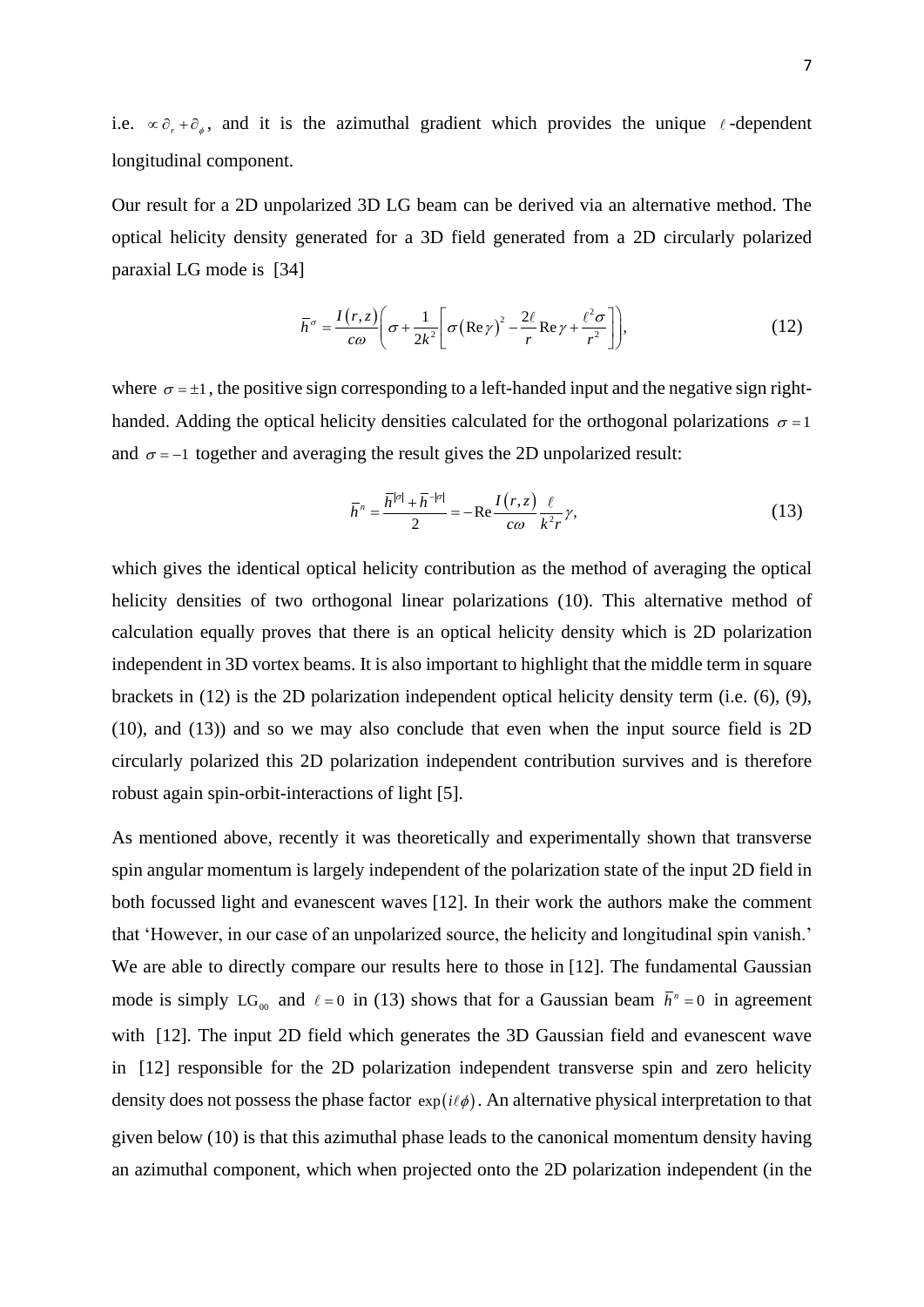dual symmetric sense, see below) transverse spin angular momentum density leads to a nonzero helicity density for unpolarized light as we have shown here. In the case of a Gaussian beam [4] or evanescent wave [38] the canonical momentum density is purely in the longitudinal direction, and so even though these optical fields may possess a transverse spin density when generated from an unpolarized source, its projection on their canonical momentum density to yield the helicity gives zero in any circumstances.

Another point worth comparing between optical helicity density and transverse spin momentum density is that in [12] it is stated that the transverse spin angular momentum is 'largely independent of the polarization state'. The dual symmetric transverse spin  $s_{\perp} = s_{\perp}^E + s_{\perp}^B$ is fully independent of the polarization state, but the corresponding electric and magnetic spatial distributions do depend on the input 2D polarization, and this has important consequences in experimental observations due to the electric-bias nature of most materials (see *Appendix*). However, the optical helicity density contribution studied in this work is fully independent of 2D polarization in every respect, including its interaction with matter. The electric-magnetic asymmetry of matter does not influence optical helicity because by its very nature it couples to the interferences between electric and magnetic dipoles of chiral matter. This agrees with the fact that the dual symmetric and dual asymmetric optical helicities are identical [22,34].

In this work we have highlighted a contribution to the optical helicity density for 3D vortex beams which is fully independent of the 2D polarization state of the source, surviving even when the source is 2D unpolarized, and that its generation requires the incident optical field to possess the phase factor  $exp(i\ell\phi)$ . The input 2D fields with this phase structure before spatial confinement possess zero optical helicity but they are geometrically chiral, i.e. they possess a non-zero Kelvin's chirality [39]. In contrast, the Kelvin's chirality of an unpolarized 2D Gaussian beam or propagating plane wave is zero. As such, it is only optical fields which possess a non-zero Kelvin's chirality which have the capacity to generate the 2D polarization independent optical helicity density contribution. Interestingly Kelvin's chirality does not interact (in a non-mechanical, spectroscopic sense) with chiral matter in the dipole approximation; multipole couplings of electric quadrupole nature or higher are required [40]. However, the 2D polarization independent optical helicity density contribution generated by these beams with Kelvin's chirality does interact via the interferences of electric and magnetic dipoles [37,41,42]. Is it therefore legitimate to suggest that there is a relationship between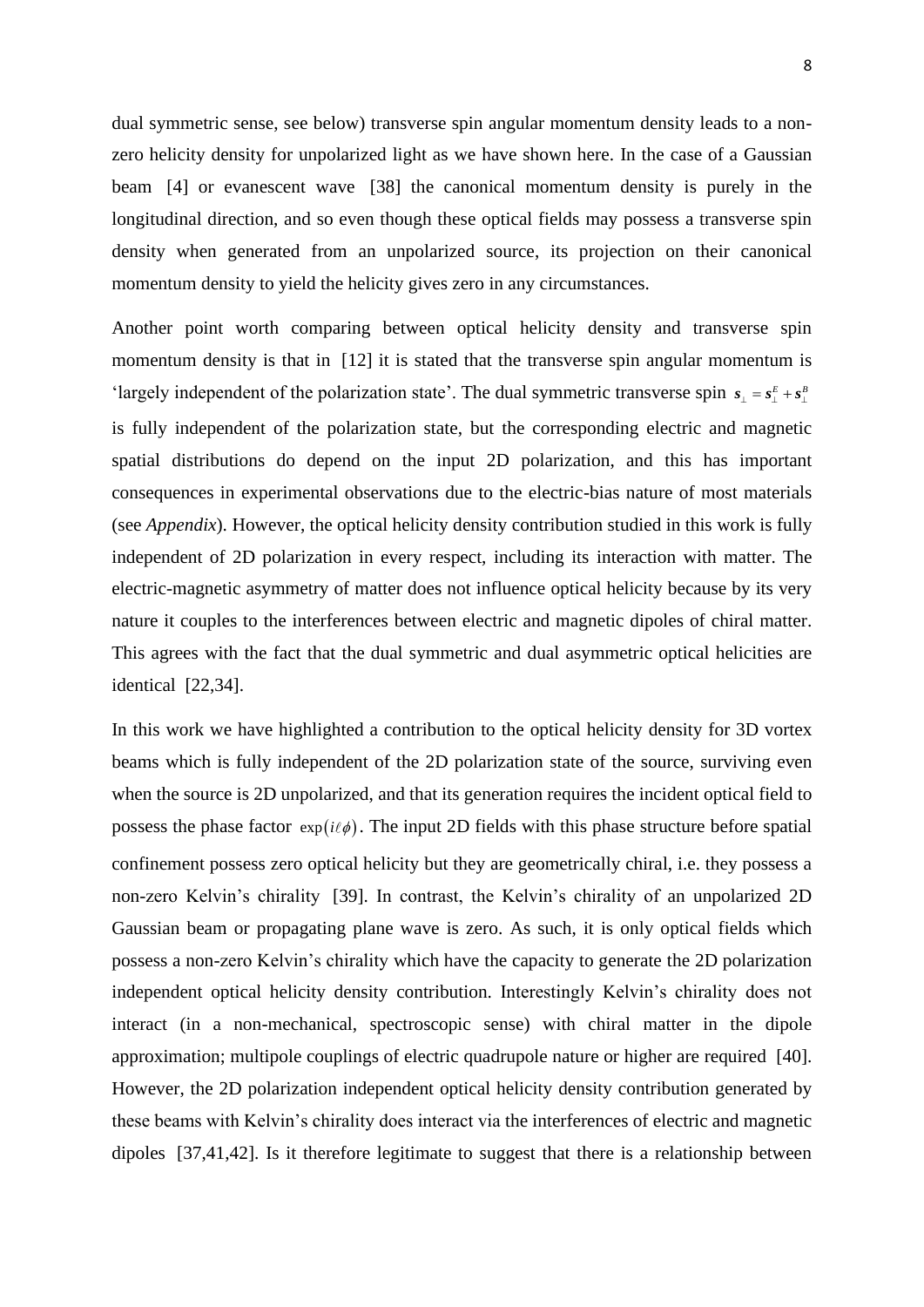Kelvin's chirality and optical helicity, and in certain scenarios the two become coupled? This is what Nechayev et al. [39] propose. The problem is that just like geometrical chirality of matter, there is seemingly no satisfactory way to quantify the scale-dependent Kelvin's chirality, and fundamentally there is of course no quantum operator for chirality.

Observation of an optical property necessarily requires a suitable light-matter interaction. Experimental observation of the 2D polarization independent contribution to the optical helicity density would be straightforward in this regard. For example, the experimental set up in Ref. [42] could very easily be modified to prove that 3D optical vortices possess a 2D polarization independent optical helicity density contribution by simply comparing the transmission of 2D unpolarized LG modes of  $\ell = \pm 1$ ,  $p = 0$  to that of any polarized Gaussian mode. Essential in any general experimental setup aiming to observe the 2D polarization independent optical helicity density of 3D vortex beams would be a tight focus using a high NA lens and chiral particles smaller than the transverse dimension  $w_0$ . Beyond these general considerations the signal magnitude of any given light-matter interaction depends on the material properties (i.e. molecular, plasmonic, etc.) and the fundamental interaction itself. It is known that a number of light-matter interactions are proportional to the optical helicity density [43], such as chiral optical forces, Rayleigh and Raman optical activity, and vortex dichroism [44], all of which provide a means to observe optical activity with unpolarized light, something which could never be envisaged with plane wave or paraxial light sources. This work therefore adds to the rapidly growing field of structured light and chirality [41].

This work has revealed a further fascinating property of optical vortices in that when tightly focused they acquire an optical helicity density contribution which is fully independent of the 2D polarization state of the generating paraxial source, surviving even for unpolarized light. Remarkably, unlike transverse spin which is a generic property of non-paraxial optical fields, 2D polarization independent optical helicity is solely attributable to non-paraxial optical vortices. Unlike the polarization dependent optical helicity which is responsible for practically all currently known forms of optical activity and chiral light-matter interactions, the present study opens an avenue for the use of unpolarized light in such studies, a remarkable result when placed in the context of classical optics and another exceptional feature of modern nano-optics.

K A F is grateful to the Leverhulme Trust for funding him through a Leverhulme Trust Early Career Fellowship (Grant Number ECF-2019-398) and thanks David L. Andrews for helpful discussions and Garth A. Jones for help with the figure.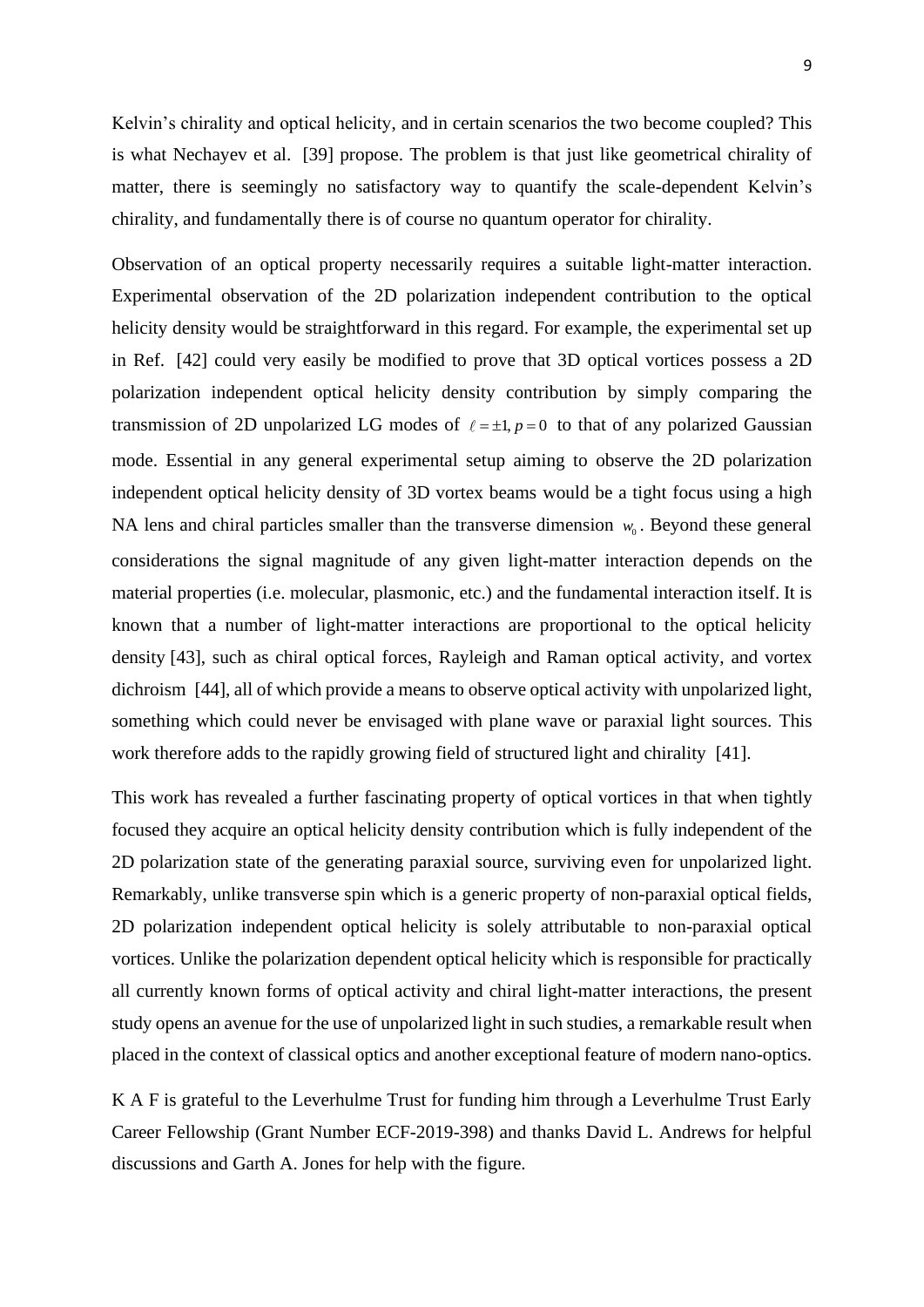## **Appendix: spin angular momentum density**

The dual symmetric spin angular momentum density for time averaged monochromatic fields is [22]

$$
\overline{s} = \frac{\varepsilon_0}{4\omega} \operatorname{Im} \left( \boldsymbol{E}^* \times \boldsymbol{E} + c^2 \boldsymbol{B}^* \times \boldsymbol{B} \right) \equiv \overline{s}^E + \overline{s}^B \tag{A14}
$$

Using (3) in (A14), the electric transverse spin density (which comes from the cross product of a transverse field component with the longitudinal component)  $\bar{s}_{\perp}^{E(x)}$  for a 2D-*x* polarized 3D LG mode is

$$
\overline{s}_{\perp}^{E(x)} = -\hat{y} \frac{I(r, z)}{c\omega} \frac{1}{k} \operatorname{Re} \gamma \cos \phi.
$$
 (A15)

Inserting the 2D-*y* polarized electric field (7) in (A14) we get its spin density as

$$
\overline{s}_{\perp}^{E(y)} = \hat{x} \frac{I(r,z)}{\cos k} \frac{1}{k} \operatorname{Re} \gamma \sin \phi.
$$
 (A16)

The magnetic spin density contribution for the 2D-*y* polarized magnetic field (5) (which corresponds to the *x* polarized electric field) is

$$
\overline{s}_{\perp}^{B(y)} = \hat{x} \frac{I(r,z)}{c\omega} \frac{1}{k} \operatorname{Re}\gamma \sin \phi \tag{A17}
$$

The corresponding magnetic contribution for the 2D-*y* polarized electric field is calculated using  $(8)$  as:

$$
\overline{s}_{\perp}^{B(-x)} = -\hat{y} \frac{I(r,z)}{c\omega} \frac{1}{k} \text{Re}\,\gamma\cos\phi.
$$
 (A18)

Therefore the 2D-unpolarized result for the dual symmetric spin is calculated as:

$$
\overline{s}_{\perp}^{n} = \frac{\left(\overline{s}_{\perp}^{E(x)} + \overline{s}_{\perp}^{B(y)}\right) + \left(\overline{s}_{\perp}^{E(y)} + \overline{s}_{\perp}^{B(-x)}\right)}{2}
$$
\n
$$
= \frac{1}{2} \left(-\underbrace{\hat{y}\cos\phi}_{ele} + \underbrace{\hat{x}\sin\phi}_{mag} + \underbrace{\hat{x}\sin\phi}_{ele} - \underbrace{\hat{y}\cos\phi}_{mag}\right) \frac{I(r,z)}{c\omega} \frac{1}{k} \text{Re}\,\gamma
$$
\n(A19)

This matches the result in [12] for the 2D-unpolarized Gaussian beam, i.e.  $\bar{s}_{\perp}^{E(n)} = \bar{s}_{\perp}^{M(n)} = \frac{\bar{s}_{\perp}^{(n)}}{2}$ 2  $\overline{\mathbf{S}}^{E(n)}_{\perp} = \overline{\mathbf{S}}^{M(n)}_{\perp} = \frac{\overline{\mathbf{S}}^{(n)}_{\perp}}{2}$ (of course in the Gaussian case  $\ell = 0$ ). It is important to compare this 2D-unpolarized result to the case of 2D-polarized light. For a 2D-*x* polarized electric field the dual symmetric spin is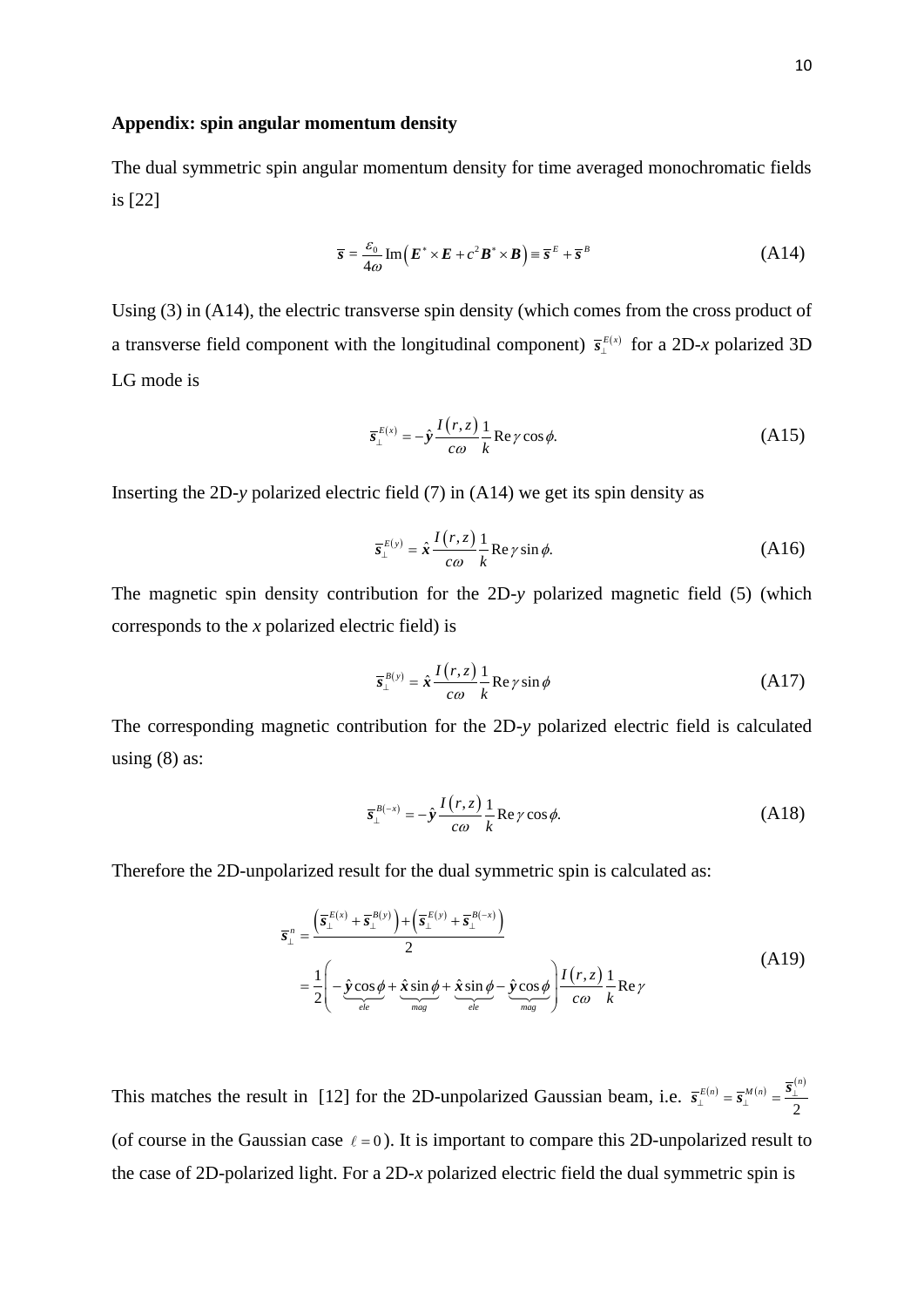$$
\overline{s}_{\perp}^{E(x-pol)} = \overline{s}_{\perp}^{E(x)} + \overline{s}_{\perp}^{B(y)} \n= \left\{ \frac{\hat{x} \sin \phi}{\frac{mag}{\omega}} - \frac{\hat{y} \cos \phi}{\frac{elec}{\omega}} \right\} \frac{I(r, z)}{c\omega} \frac{1}{k} \text{Re } \gamma,
$$
\n(A20)

and what we see is that unlike the 2D polarization-independent optical helicity density contribution in the main manuscript which is completely independent of polarization, the transverse spin angular momentum density is largely independent but

$$
\overline{s}_{\perp}(unpolarized) \neq \overline{s}_{\perp}(polarized). \tag{A21}
$$

For example, an electric dipole probe interacting with the transverse spin density of a 2Dunpolarized beam would couple to

$$
\overline{s}_{\perp}^{E(n)} = \frac{1}{2} \left( \underbrace{\hat{x} \sin \phi}_{ele} - \underbrace{\hat{y} \cos \phi}_{ele} \right) \frac{I(r, z)}{c\omega} \frac{1}{k} \text{Re } \gamma, \tag{A22}
$$

whereas for a 2D-*x* polarized electric field the spin density experienced by the electric dipole is

$$
\overline{s}_{\perp}^{E(x-pol)} = -\hat{\mathbf{y}} \cos \phi \frac{I(r,z)}{c\omega} \frac{1}{k} \text{Re}\gamma . \tag{A23}
$$

- [1] L. Novotny and B. Hecht, *Principles of Nano-Optics* (Cambridge University Press, Cambridge, 2012).
- [2] D. L. Andrews, editor , *Photonics: Scientific Foundations, Technology and Application* (John Wiley & Sons, Inc, Hoboken, New Jersey, 2015).
- [3] A. Forbes, M. de Oliveira, and M. R. Dennis, *Structured Light*, Nat. Photonics **15**, 253 (2021).
- [4] K. Y. Bliokh and F. Nori, *Transverse and Longitudinal Angular Momenta of Light*, Phys. Rep. **592**, 1 (2015).
- [5] K. Y. Bliokh, F. J. Rodríguez-Fortuño, F. Nori, and A. V. Zayats, *Spin–Orbit Interactions of Light*, Nat. Photonics **9**, 796 (2015).
- [6] M. Neugebauer, J. S. Eismann, T. Bauer, and P. Banzer, *Magnetic and Electric Transverse Spin Density of Spatially Confined Light*, Phys. Rev. X **8**, 021042 (2018).
- [7] P. Shi, L. Du, and X. Yuan, *Spin Photonics: From Transverse Spin to Photonic Skyrmions*, Nanophotonics **10**, 3927 (2021).
- [8] M. R. Dennis, *Geometric Interpretation of the Three-Dimensional Coherence Matrix for Nonparaxial Polarization*, J. Opt. Pure Appl. Opt. **6**, S26 (2004).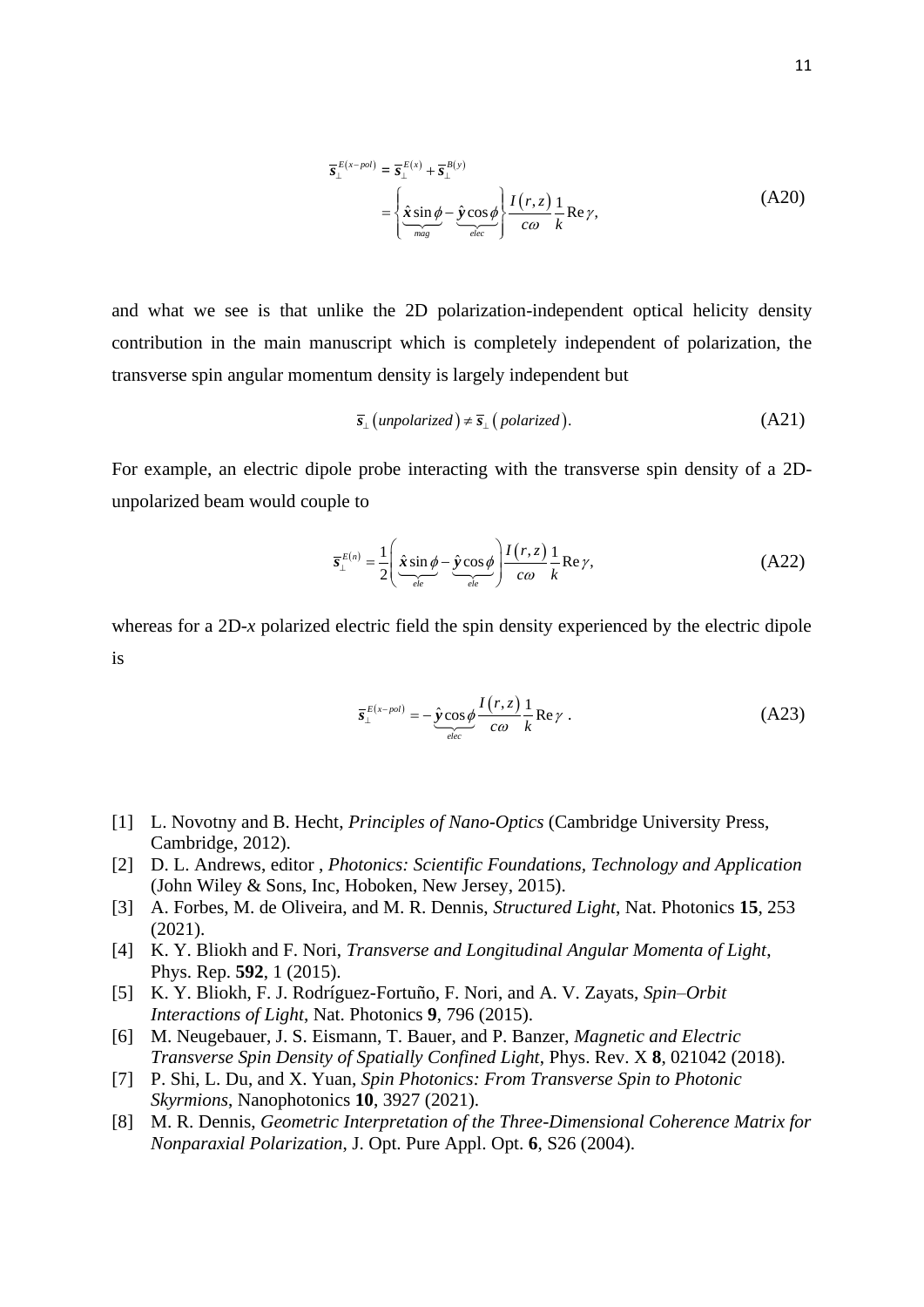- [9] C. J. Sheppard, *Jones and Stokes Parameters for Polarization in Three Dimensions*, Phys. Rev. A **90**, 023809 (2014).
- [10] M. A. Alonso, *Geometric Descriptions for the Polarization for Nonparaxial Optical Fields: A Tutorial*, ArXiv Prepr. ArXiv200802720 (2020).
- [11] T. Setälä, A. Shevchenko, M. Kaivola, and A. T. Friberg, *Degree of Polarization for Optical near Fields*, Phys. Rev. E **66**, 016615 (2002).
- [12] J. S. Eismann, L. H. Nicholls, D. J. Roth, M. A. Alonso, P. Banzer, F. J. Rodríguez-Fortuño, A. V. Zayats, F. Nori, and K. Y. Bliokh, *Transverse Spinning of Unpolarized Light*, Nat. Photonics **15**, 156 (2021).
- [13] K. Lindfors, T. Setälä, M. Kaivola, and A. T. Friberg, *Degree of Polarization in Tightly Focused Optical Fields*, JOSA A **22**, 561 (2005).
- [14] K. Lindfors, A. Priimagi, T. Setälä, A. Shevchenko, A. T. Friberg, and M. Kaivola, *Local Polarization of Tightly Focused Unpolarized Light*, Nat. Photonics **1**, 228 (2007).
- [15] A. Aiello, P. Banzer, M. Neugebauer, and G. Leuchs, *From Transverse Angular Momentum to Photonic Wheels*, Nat. Photonics **9**, 789 (2015).
- [16] M. Neugebauer, T. Bauer, A. Aiello, and P. Banzer, *Measuring the Transverse Spin Density of Light*, Phys. Rev. Lett. **114**, 063901 (2015).
- [17] A. Aiello and P. Banzer, *The Ubiquitous Photonic Wheel*, J. Opt. **18**, 085605 (2016).
- [18] P. Shi, L. Du, C. Li, A. V. Zayats, and X. Yuan, *Transverse Spin Dynamics in Structured Electromagnetic Guided Waves*, Proc. Natl. Acad. Sci. **118**, e2018816118 (2021).
- [19] Y. Chen, F. Wang, Z. Dong, Y. Cai, A. Norrman, J. J. Gil, A. T. Friberg, and T. Setälä, *Structure of Transverse Spin in Focused Random Light*, Phys. Rev. A **104**, 013516 (2021).
- [20] R. P. Cameron, S. M. Barnett, and A. M. Yao, *Optical Helicity, Optical Spin and Related Quantities in Electromagnetic Theory*, New J. Phys. **14**, 053050 (2012).
- [21] S. M. Barnett, R. P. Cameron, and A. M. Yao, *Duplex Symmetry and Its Relation to the Conservation of Optical Helicity*, Phys. Rev. A **86**, 013845 (2012).
- [22] K. Y. Bliokh, A. Y. Bekshaev, and F. Nori, *Dual Electromagnetism: Helicity, Spin, Momentum and Angular Momentum*, New J. Phys. **15**, 033026 (2013).
- [23] K. Y. Bliokh, J. Dressel, and F. Nori, *Conservation of the Spin and Orbital Angular Momenta in Electromagnetism*, New J. Phys. **16**, 093037 (2014).
- [24] L. D. Barron, *Molecular Light Scattering and Optical Activity* (Cambridge University Press, Cambridge, 2009).
- [25] Y. Tang and A. E. Cohen, *Optical Chirality and Its Interaction with Matter*, Phys. Rev. Lett. **104**, 163901 (2010).
- [26] P. Lodahl, S. Mahmoodian, S. Stobbe, A. Rauschenbeutel, P. Schneeweiss, J. Volz, H. Pichler, and P. Zoller, *Chiral Quantum Optics*, Nature **541**, 473 (2017).
- [27] J. T. Collins, C. Kuppe, D. C. Hooper, C. Sibilia, M. Centini, and V. K. Valev, *Chirality and Chiroptical Effects in Metal Nanostructures: Fundamentals and Current Trends*, Adv. Opt. Mater. **5**, 1700182 (2017).
- [28] F. Crimin, N. Mackinnon, J. B. Götte, and S. M. Barnett, *Optical Helicity and Chirality: Conservation and Sources*, Appl. Sci. **9**, 828 (2019).
- [29] L. V. Poulikakos, J. A. Dionne, and A. García-Etxarri, *Optical Helicity and Optical Chirality in Free Space and in the Presence of Matter*, Symmetry **11**, 1113 (2019).
- [30] M. Krupová, J. Kessler, and P. Bouř, *Recent Trends in Chiroptical Spectroscopy: Theory and Applications of Vibrational Circular Dichroism and Raman Optical Activity*, ChemPlusChem **85**, 561 (2020).
- [31] L. A. Warning, A. R. Miandashti, L. A. McCarthy, Q. Zhang, C. F. Landes, and S. Link, *Nanophotonic Approaches for Chirality Sensing*, ACS Nano **15**, 15538 (2021).